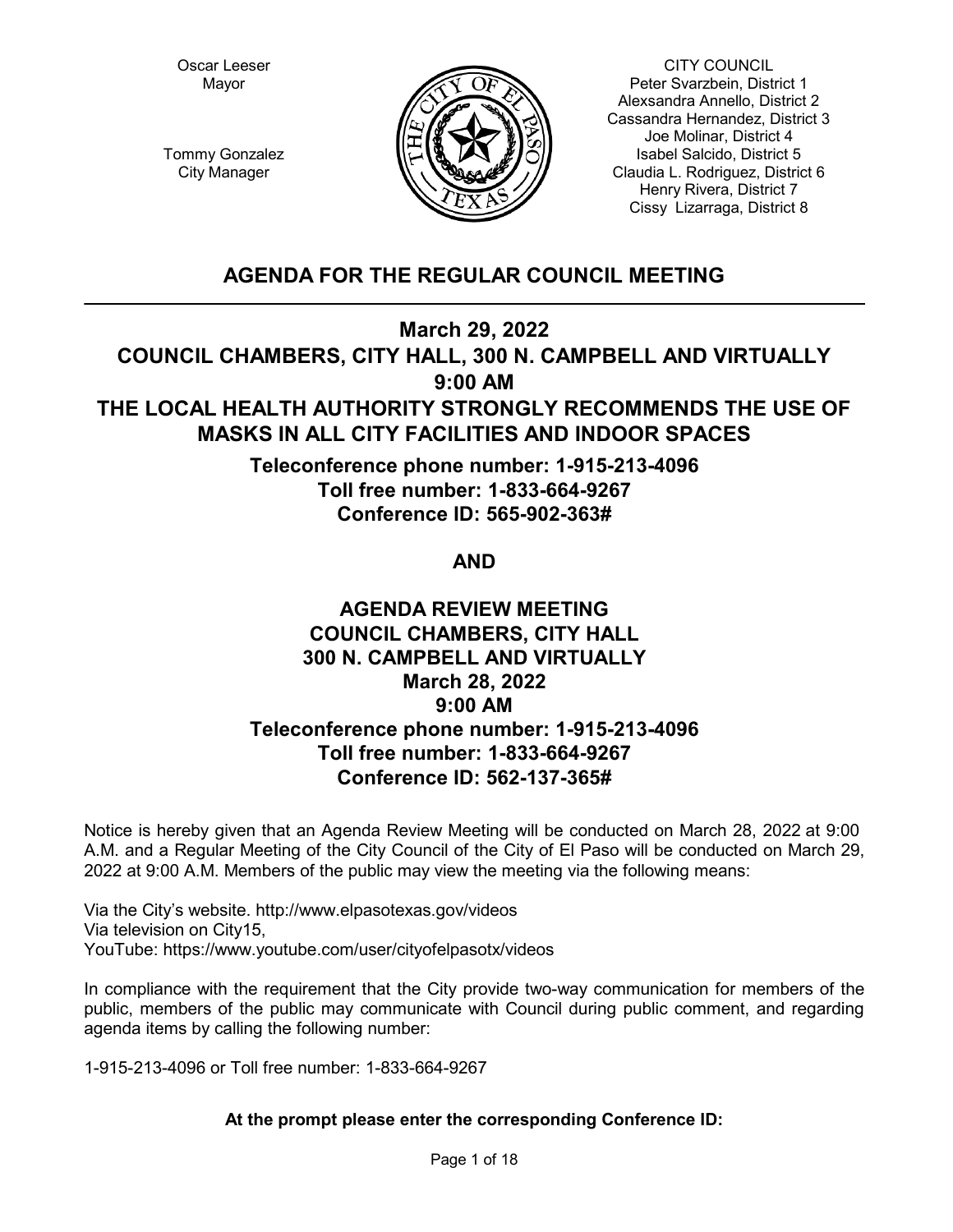**Agenda Review, March 28, 2022 Conference ID: 562-137-365# Regular Council Meeting, March 29, 2022 Conference ID: 565-902-363#**

**The public is strongly encouraged to sign up to speak on items on this agenda before the start of this meeting on the following links:**

**https://www.elpasotexas.gov/city-clerk/meetings/city-council-meetings and http://legacy.elpasotexas.gov/muni\_clerk/Sign-Up-Form-Call-To-The-Public.php**

**A quorum of City Council must participate in the meeting.**

# **ROLL CALL**

# **INVOCATION BY POLICE, FIRE AND MINISTRY COORDINATOR FOR THE SHERIFF'S OFFICE, CHAPLAIN SAM FARAONE**

# **PLEDGE OF ALLEGIANCE**

# **MAYOR'S PROCLAMATIONS**

### **Greater El Paso Association of REALTORS Appreciation Day**

### **Sexual Assault Awareness Month**

# **RECOGNITION**

### **Northeast Business Alliance to recognize Mayor Oscar Leeser, City Representative Joe Molinar and City Representative Alexsandra Annello.**

# **NOTICE TO THE PUBLIC**

All matters listed under the CONSENT AGENDA, including those on the Addition to the Agenda, will be considered by City Council to be routine and will be enacted by one motion unless separate discussion is requested by Council Members. Prior to the vote, members of the audience may ask questions regarding items on the consent agenda. When the vote has been taken, if an item has not been called out for separate discussion, the item has been approved. Council may, however, reconsider any item at any time during the meeting.

# **CONSENT AGENDA - APPROVAL OF MINUTES:**

### **Goal 6: Set the Standard for Sound Governance and Fiscal Management**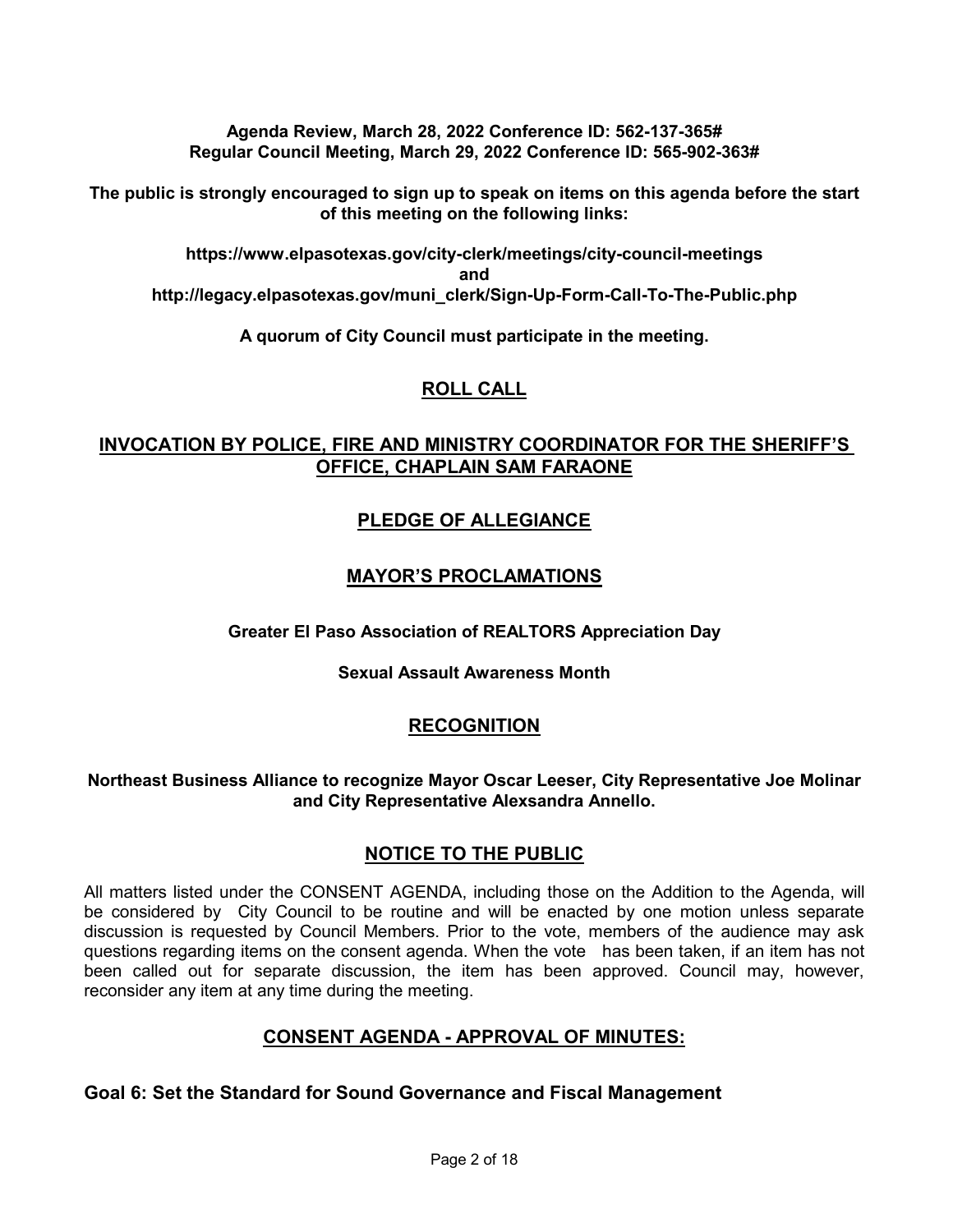**1.** Approval of Minutes of the Regular City Council Meeting of March 15, 2022, the Agenda Review Meeting of March 14, 2022, the Work Session of March 14, 2022, and the Work Session of February 28, 2022.

#### **All Districts**

City Clerk's Office, Laura D. Prine, (915) 212-0049

### **CONSENT AGENDA - REQUEST TO EXCUSE ABSENT CITY COUNCIL MEMBERS:**

### **CONSENT AGENDA - REQUEST TO EXCUSE ABSENT CITY COUNCIL MEMBERS:**

**2.** Excuse Representative Cassandra Hernandez from the March 29, 2022 Regular City Council Meeting.

**[22-378](http://elpasotexas.legistar.com/gateway.aspx?m=l&id=/matter.aspx?key=6842)**

**[22-323](http://elpasotexas.legistar.com/gateway.aspx?m=l&id=/matter.aspx?key=6787)**

**[22-318](http://elpasotexas.legistar.com/gateway.aspx?m=l&id=/matter.aspx?key=6782)**

# **CONSENT AGENDA - RESOLUTIONS:**

### **Goal 1: Create an Environment Conducive to Strong, Sustainable Economic Development:**

**3.** That the City Manager be authorized to sign the 1st Amendment between the City of El Paso and Bella Vista Place LP, to reduce the abatement grant period by one year at the end of the term of the Tax Abatement Agreement to modify the word "Term", when used in reference to the term of the Agreement, shall mean a period not to exceed six (6) years from the effective date of the agreement. **[22-291](http://elpasotexas.legistar.com/gateway.aspx?m=l&id=/matter.aspx?key=6755)**

#### **District 6**

Economic and International Development, Elizabeth Triggs, (915) 212-1619

### **Goal 2: Set the Standard for a Safe and Secure City**

**4.** A Resolution authorizing the City Manager or designee to submit grant application 3007107 for the City of El Paso Police Department project identified as "El Paso 2021 OPSG" through the Office of the Governor of the State of Texas, Homeland Security Grant Division, including all related paperwork, including but not limited to , authorization of budget transfers, and/or revisions to the operation plan, and to accept, reject, amend, and/or terminate the grant which will provide financial assistance to the City of El Paso. In the event of loss or misuse of grant funds, the City of El Paso assures that it will return the funds to the Office of the Governor in full. Requesting \$1,371,163.35, no cash match required. Grant period will be from March 01, 2022 - February 28, 2023.

### **All Districts**

Police, Assistant Chief Humberto Talamantes, (915) 212-4309

### **Goal 4: Enhance El Paso's Quality of Life through Recreational, Cultural and Educational Environments**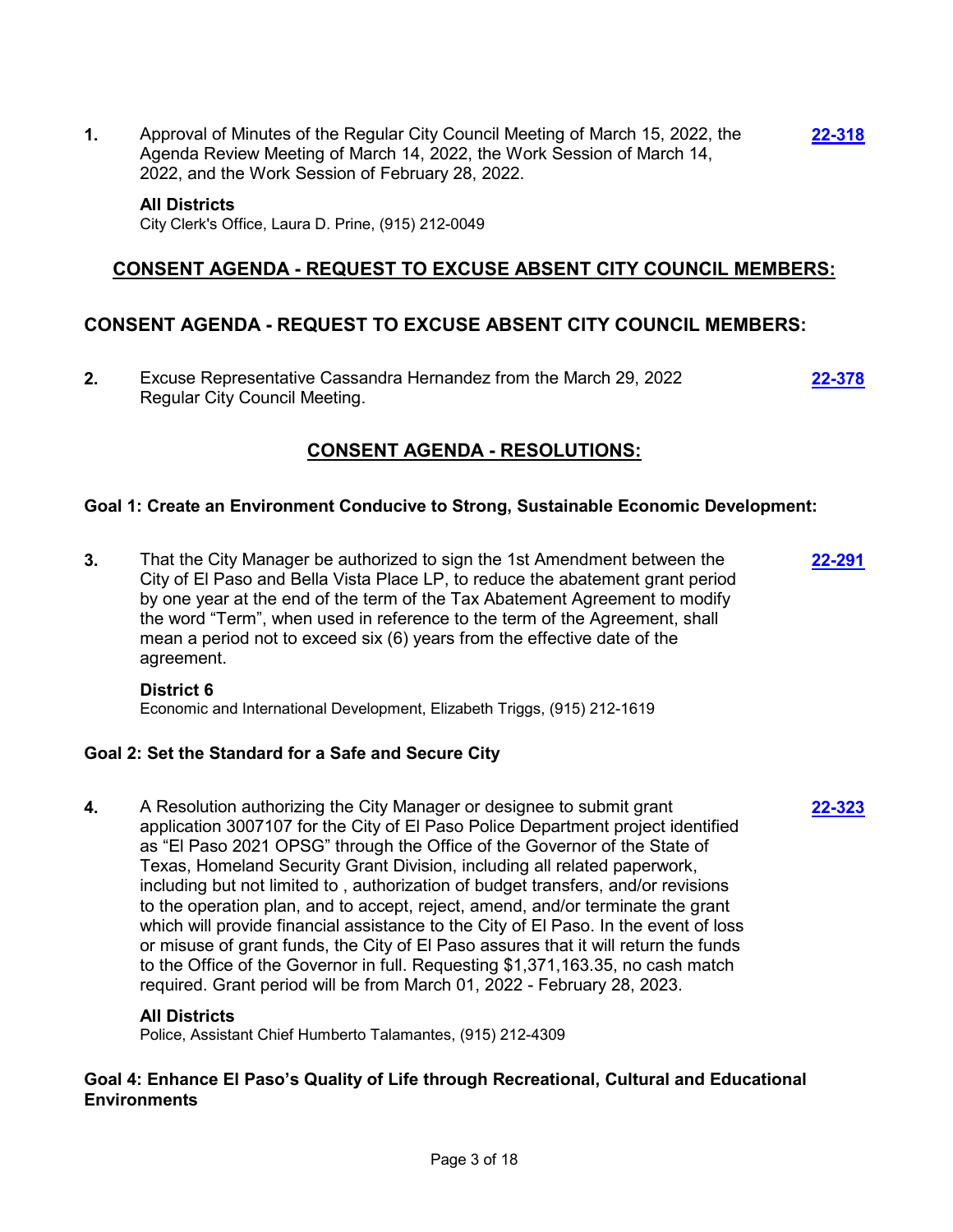| 5. | A Resolution to approve the FY2023 Cultural Funding Guidelines.                                                                                                                                                                                                                                                                                                                                                                                                                                                                                                         | 22-353 |
|----|-------------------------------------------------------------------------------------------------------------------------------------------------------------------------------------------------------------------------------------------------------------------------------------------------------------------------------------------------------------------------------------------------------------------------------------------------------------------------------------------------------------------------------------------------------------------------|--------|
|    | <b>All Districts</b><br>Museums and Cultural Affairs, Ben Fyffe, (915) 212-1766                                                                                                                                                                                                                                                                                                                                                                                                                                                                                         |        |
|    | Goal 6: Set the Standard for Sound Governance and Fiscal Management                                                                                                                                                                                                                                                                                                                                                                                                                                                                                                     |        |
| 6. | A Resolution to find that taxpayer, Sabal James has met the requirements of<br>Section 33.011 of the Tax Code for the request of waiver of penalties and<br>interest and the City waives the penalty and interest amount on the 2021<br>delinquent taxes pursuant to Section 33.011(a)(1) of the Tax Code in the<br>amount of \$466.33, for the property with the following legal description: 20<br>CORONADO CTRY CLB FTHILLS #5 LOT 8 (10780 SQ FT).                                                                                                                  | 22-326 |
|    | <b>All Districts</b><br>Tax Office, Maria O. Pasillas, (915) 212-1737                                                                                                                                                                                                                                                                                                                                                                                                                                                                                                   |        |
| 7. | A Resolution to find that taxpayer, Sabal David has met the requirements of<br>Section 33.011 of the Tax Code for the request of waiver of penalties and<br>interest and the City waives the penalty and interest amount on the 2021<br>delinquent taxes pursuant to Section 33.011(a)(1) of the Tax Code in the<br>amount of \$195.79, for the property with the following legal description: 66<br>HIGHLAND PARK 13 & 14 (6000 SQ FT).                                                                                                                                | 22-358 |
|    | <b>All Districts</b><br>Tax Office, Maria O. Pasillas, (915) 212-1737                                                                                                                                                                                                                                                                                                                                                                                                                                                                                                   |        |
|    | Goal 8: Nurture and Promote a Healthy, Sustainable Community                                                                                                                                                                                                                                                                                                                                                                                                                                                                                                            |        |
| 8. | That the Mayor be authorized to sign an Interlocal Agreement between the City<br>of El Paso and the El Paso County Hospital District d/b/a University Medical<br>Center of El Paso ("UMC"), for a two-year term, whereby the parties agree to<br>share information for purposes of contributing to each party meeting the<br>immunization metrics required under the Delivery System Reform Incentive<br>Program operated by the Centers for Medicare and Medicaid Services. This<br>Interlocal Agreement does not require an exchange of money between the<br>parties. | 22-322 |
|    | <b>All Districts</b><br>Public Health, Angela Mora, (915) 212-6502                                                                                                                                                                                                                                                                                                                                                                                                                                                                                                      |        |

# **CONSENT AGENDA - BOARD APPOINTMENTS:**

# **Goal 4: Enhance El Paso's Quality of Life through Recreational, Cultural and Educational Environments**

**9.** Danny Padilla to the Greater El Paso Civic, Convention and Tourism Advisory Board by Representative Henry Rivera, District 7.

**[22-335](http://elpasotexas.legistar.com/gateway.aspx?m=l&id=/matter.aspx?key=6799)**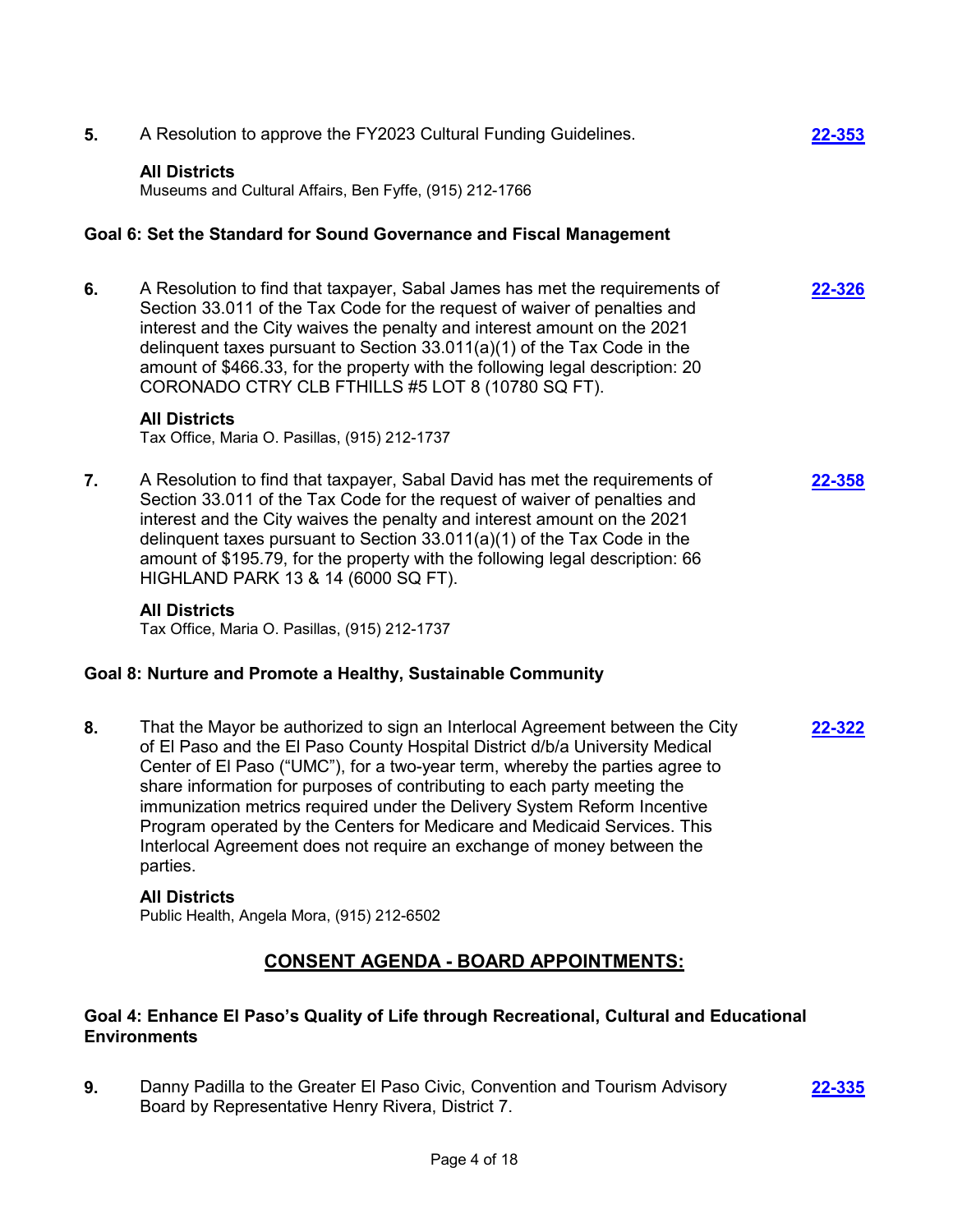Members of the City Council, Representative Henry Rivera, (915) 212-0007

### **Goal 6: Set the Standard for Sound Governance and Fiscal Management**

| 10. | Deborah G. Hamlyn to the City of El Paso Employees Retirement Trust Board<br>of Trustees by Mayor Oscar Leeser. | 22-360 |
|-----|-----------------------------------------------------------------------------------------------------------------|--------|
|     | Members of the City Council, Mayor Oscar Leeser, (915) 212-0021                                                 |        |
| 11. | Alexandria Serra to the Ethics Review Commission by Representative Cissy<br>Lizarraga, District 8.              | 22-380 |
|     | Members of the City Council, Representative Cissy Lizarraga (915) 212-0008                                      |        |

# **CONSENT AGENDA - APPLICATIONS FOR TAX REFUNDS:**

### **Goal 6: Set the Standard for Sound Governance and Fiscal Management**

**12.** That the tax refunds listed on the attachment posted with this agenda be approved. This action would allow us to comply with state law which requires approval by the legislative body of refunds of tax overpayments greater than \$2,500.00. (See Attachment A) **[22-327](http://elpasotexas.legistar.com/gateway.aspx?m=l&id=/matter.aspx?key=6791)**

#### **All Districts**

Tax Office, Maria O. Pasillas, (915) 212-1737

# **CONSENT AGENDA - REQUESTS TO ISSUE PURCHASE ORDERS:**

### **Goal 2: Set the Standard for a Safe and Secure City**

**13.** This linkage to Strategic Plan is subsection 2.7 - Maximize Municipal Court efficiency and enhance customer experience. **[22-316](http://elpasotexas.legistar.com/gateway.aspx?m=l&id=/matter.aspx?key=6780)**

Request that the Director of Purchasing and Strategic Sourcing be authorized to issue a purchase order to Justice Systems, Inc. referencing Contract 2013-211R Municipal Court Software Rebid. This change order is to increase the contract by \$183,000.00 for a total amount not to exceed \$3,649,593.00. The change order will cover the expenses for Texting Services, a feature set of the Platform Product that interfaces with the Full Court Enterprise (FCE) operating system for five (5) year term.

Contract Variance: No contract variance

Department: Municipal Court Award to: Justice Systems, Inc. Albuquerque, NM Total Estimated Amount: \$183,000.00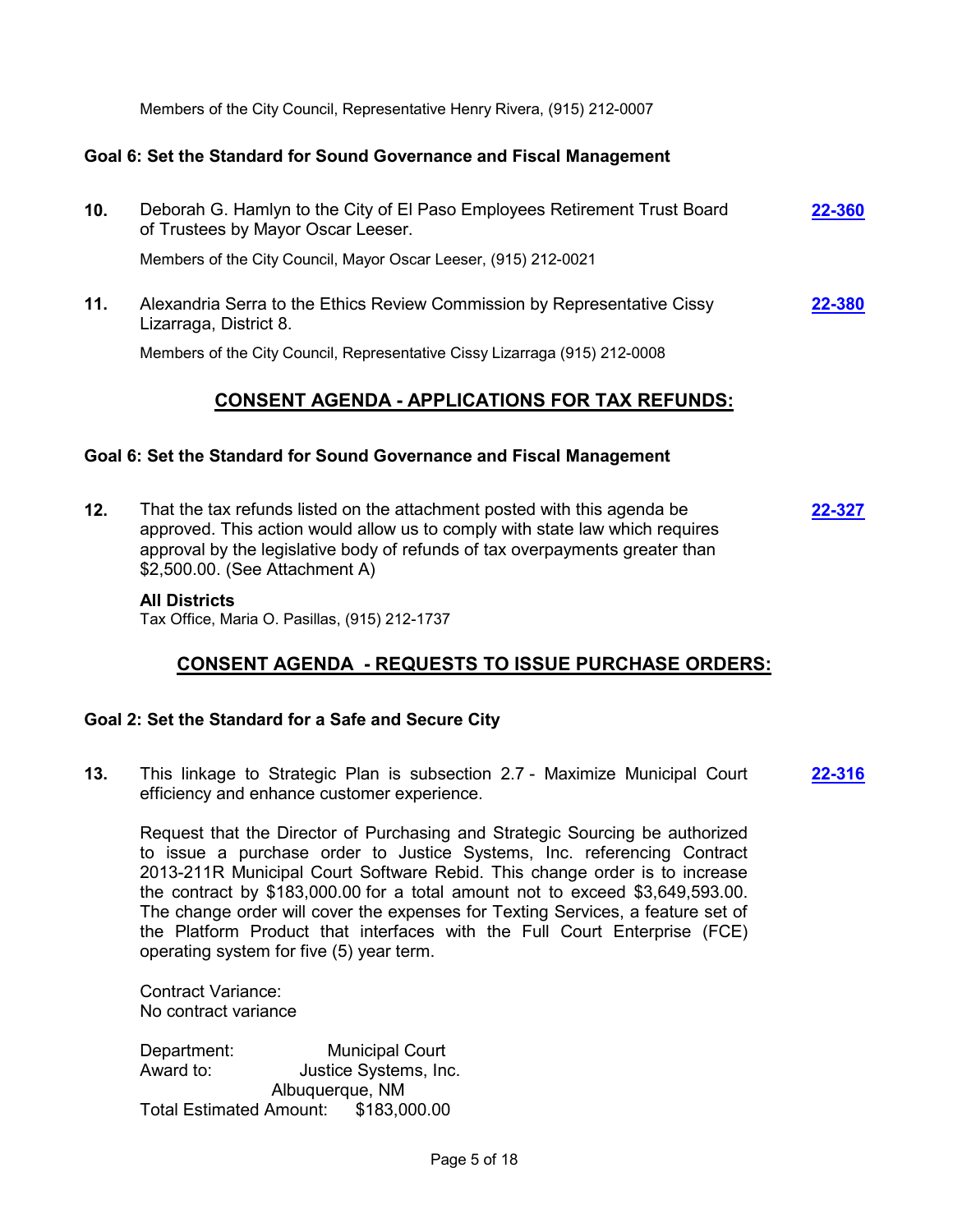District(s): All

Account No.: 111-522020-2535-11030-P1138 -PMC00010 Funding Source Municipal Court Restricted Technology Fund

This is a Request for Proposal, services contract.

#### **All Districts**

Municipal Courts, Lilia A. Worrell, (915) 212-5822 Purchasing and Strategic Sourcing, Claudia A. Garcia, (915) 212-1218

# **CONSENT AGENDA - BIDS:**

### **Goal 2: Set the Standard for a Safe and Secure City**

**14.** The linkage to the Strategic Plan is subsection 2.3 - Increase public safety operational efficiency. **[22-315](http://elpasotexas.legistar.com/gateway.aspx?m=l&id=/matter.aspx?key=6779)**

#### Award Summary:

The award of Solicitation 2022-0414R Vehicle Washing Services to CWPS Corp. dba Mister Car Wash, Oil Change Express, Mister Express Lube, for a term of three (3) years for an estimated amount of \$198,000.00. This contract will allow washing all Police vehicle units.

Contract Variance:

The difference based in comparison to the previous contract is as follows: An increase of \$126,000.00 for the initial term, which represents a 175% increase due to the number of Police vehicle car washes per month.

| Department:<br>Vendor:        | Police<br>CWPS Corp. dba Mister Car Wash, Oil |
|-------------------------------|-----------------------------------------------|
| Change Express,               |                                               |
|                               | <b>Mister Express Lube</b>                    |
|                               | Tucson, AZ                                    |
| $Item(s)$ :                   | All                                           |
| Annual Estimated Award:       | \$66,000.00                                   |
| <b>Total Estimated Award:</b> | \$198,000.00 (3 years)                        |
| Account No.:                  | 321-522280-1000-21050                         |
| <b>Funding Source:</b>        | Equipment off<br>Road<br>Vehicle Heavy        |
| Maintenance                   |                                               |
| $District(s)$ :               | All                                           |

This is a Low Bid, monthly price contract.

The Purchasing and Strategic Sourcing and Police Departments recommend award as indicated to CWPS Corp. dba Mister Car Wash, Oil Change Express, Mister Express Lube, the sole lowest responsive, responsible bidder.

### **All Districts**

Police, Chief Gregory Allen, (915) 212-6564 Purchasing and Strategic Sourcing, Claudia A. Garcia, (915) 212-1181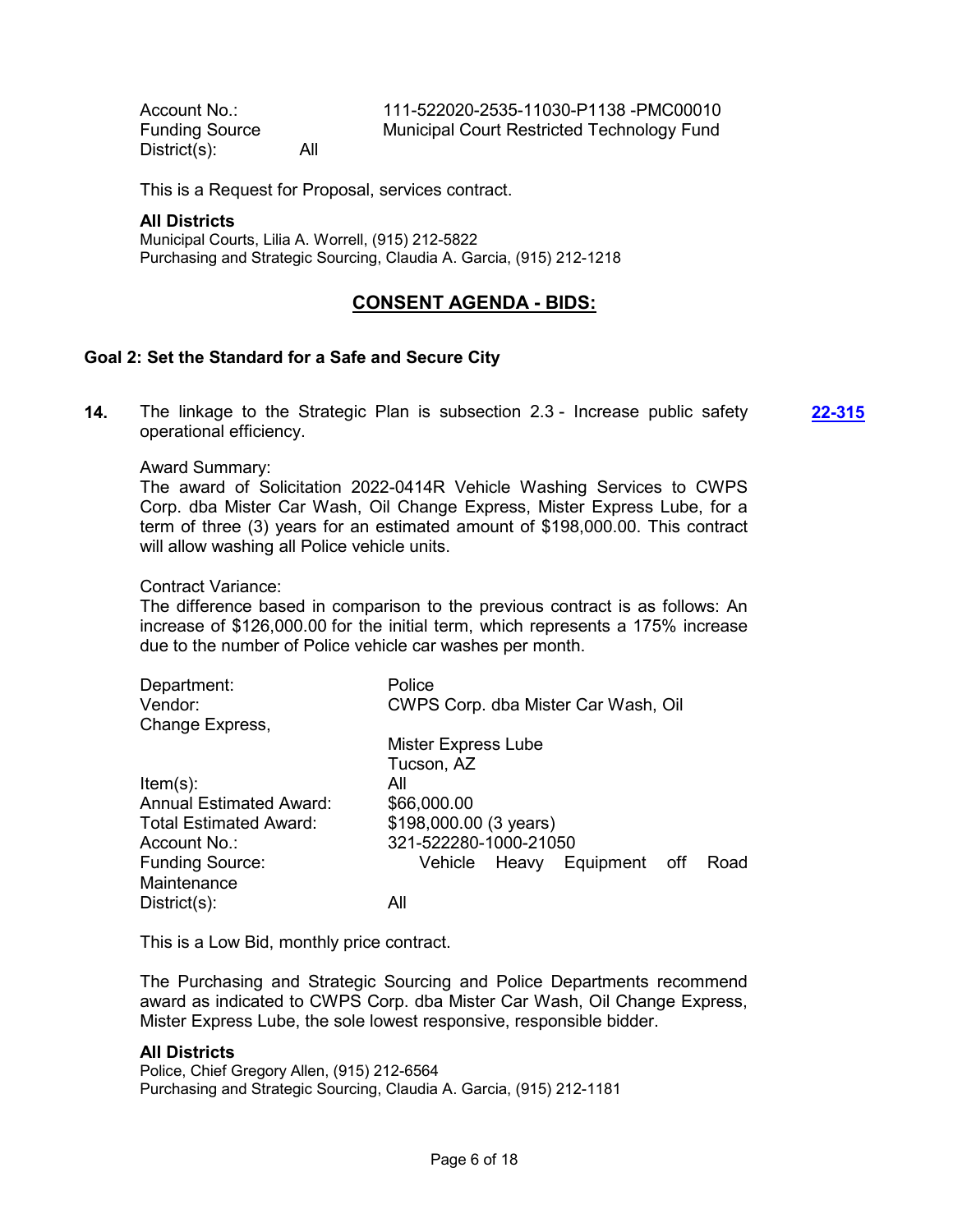# **REGULAR AGENDA - MEMBERS OF THE CITY COUNCIL**

### **Goal 5: Promote Transparent and Consistent Communication Amongst All Members of the Community**

**15.** Discussion and action to authorize District 3 City Representative Cassandra Hernandez to attend Council meetings by video conference more than one regular meeting week in a row, for the meeting week of April 11, 2022 and the meeting week of April 25, 2022. **[22-330](http://elpasotexas.legistar.com/gateway.aspx?m=l&id=/matter.aspx?key=6794)**

### **All Districts**

Members of the City Council, Representative Cassandra Hernandez, (915) 212-0003

**16.** Discussion and action to direct the City Manager to admit one representative of the American Federation of State County and Municipal Employees (AFSCME) Local 59 as an additional member of the Ad Hoc Charter Advisory Committee to be a technical advisor and to have that modification come back to council in two weeks. **[22-381](http://elpasotexas.legistar.com/gateway.aspx?m=l&id=/matter.aspx?key=6845)**

### **All Districts**

Members of the City Council, Representative Alexsandra Annello, (915) 212-0002

# **REGULAR AGENDA - OPERATIONAL FOCUS UPDATES**

### **Goal 6: Set the Standard for Sound Governance and Fiscal Management**

| 17. | Presentation and discussion from the Office of Congresswoman Veronica<br>Escobar, representative of Texas' 16th Congressional District, on the<br>Infrastructure Investment and Jobs Act, its competitive and noncompetitive<br>grant funding opportunities, other funding and legislative accomplishments and<br>opportunities, and the upcoming FY2023 appropriations process. | 2-349  |
|-----|----------------------------------------------------------------------------------------------------------------------------------------------------------------------------------------------------------------------------------------------------------------------------------------------------------------------------------------------------------------------------------|--------|
|     | <b>All Districts</b><br>Economic and International Development, Karina Brasgalla, (915) 212-1570<br>Economic and International Development, Elizabeth Triggs, (915) 212-0094                                                                                                                                                                                                     |        |
| 18. | <b>Budget Update.</b>                                                                                                                                                                                                                                                                                                                                                            | 22-331 |
|     | <b>All Districts</b><br>City Manager's Office, K. Nicole Cote, (915) 212-1092                                                                                                                                                                                                                                                                                                    |        |
| 19. | Presentation and discussion providing a report from the following Goal Teams:                                                                                                                                                                                                                                                                                                    | 22-333 |
|     | Vision Block: Safe and Beautiful Neighborhoods:<br>1.                                                                                                                                                                                                                                                                                                                            |        |
|     | a) Goal 2 (Safe and Secure City)<br>Assistant Fire Chief, Robert Arvizu, Assistant Police Chief, Zina Silva                                                                                                                                                                                                                                                                      |        |
|     | Goal 7 (Infrastructure)<br>b)                                                                                                                                                                                                                                                                                                                                                    |        |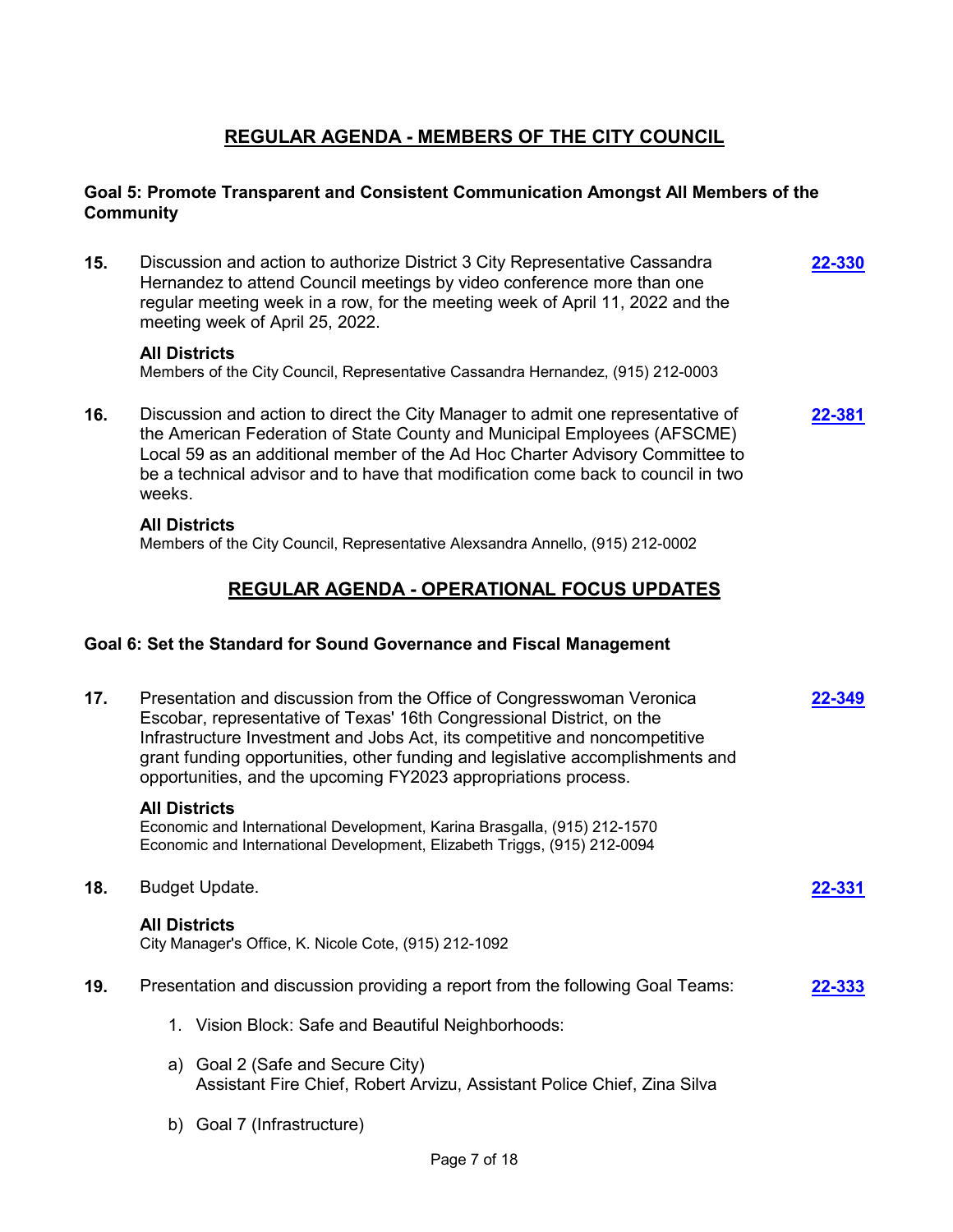Grant Funded Program Director, Yvette Hernandez

c) Goal 8 (Healthy, Sustainable Community) Managing Director, Ellen Smyth

### **All Districts**

City Manager's Office, Juliana Baldwin-Munoz, (915) 212-1204

# **CALL TO THE PUBLIC – PUBLIC COMMENT:**

**Call to the Public will begin at 12:00 p.m. Requests to speak must be received by 9:00 a.m. on the date of the meeting. Sixty minutes in total will be devoted for Call to the Public. This time is reserved for members of the public who would like to address the City Council on items that are not on the City Council Agenda.**

**Members of the public may communicate with Council during public comment, and regarding agenda items by calling 1-915-213-4096 or toll free number 1-833-664-9267 at the prompt please enter the following Conference ID: 565-902-363#**

**A sign-up form is available on line for those who wish to sign up in advance of the meeting at: http://legacy.elpasotexas.gov/muni\_clerk/signup\_form.asp**

# **REGULAR AGENDA - FIRST READING OF ORDINANCES:**

# **INTRODUCTION OF ORDINANCES PURSUANT TO SECTION 3.9 OF THE EL PASO CITY CHARTER:**

# **Public comment typically is not taken during the first reading of ordinances. Public comments are invited at the date of the scheduled public hearing.**

Public Hearings will be held as part of the regular City Council meeting that begins at approximately 9:00 a.m. All interested persons present shall have an opportunity to be heard at that time. After the public hearings, Council may also delay taking action on Ordinances; no requirement is made by Section 3.9B of the El Paso City Charter to publish any further notice. Copies of all Ordinances are available for review in the City Clerk's office, 300 N. Campbell, Monday through Thursday, 7:00 a.m. to 6:00 p.m.

### **Goal 7: Enhance and Sustain El Paso's Infrastructure Network**

**20.** An Ordinance amending Title 12 (Vehicles and Traffic), Chapter 12.88 (Schedules), Section 12.88.030 (Schedule III - Parking Prohibited at all times on certain streets) of the City Code, to add paragraph 387 to prohibit parking on certain portions of Schwarzkopf Drive; the penalty being provided in Chapter 12.84 of the El Paso City Code.

**[22-345](http://elpasotexas.legistar.com/gateway.aspx?m=l&id=/matter.aspx?key=6809)**

#### **District 4**

Streets and Maintenance, Hannah Allen, (915) 212-0118

### **PUBLIC HEARING WILL BE HELD ON APRIL 12, 2022**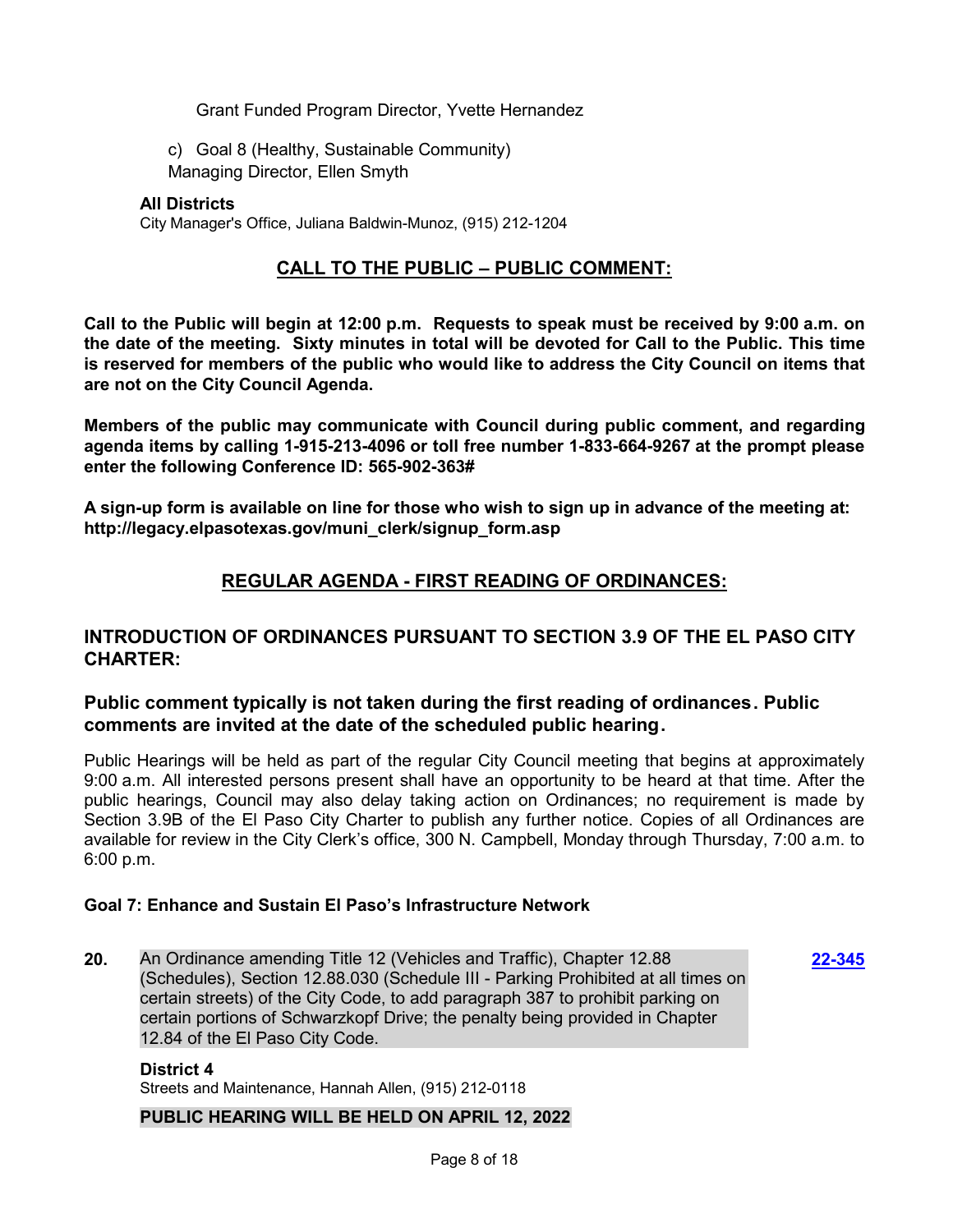# **REGULAR AGENDA – OTHER BIDS, CONTRACTS, PROCUREMENTS:**

### **Goal 7: Enhance and Sustain El Paso's Infrastructure Network**

**21.** The linkage to the Strategic Plan is subsection 7.2 - Improve competitiveness through infrastructure improvements impacting the quality of life **[22-312](http://elpasotexas.legistar.com/gateway.aspx?m=l&id=/matter.aspx?key=6776)**

#### Award Summary:

Discussion and action on the award of Solicitation 2022-0004 Security Services - Municipal Buildings to Night Eyes Protective Services, Inc. for an initial three (3) year term for an estimated amount of \$2,063,664.00. The award also includes a two (2) year option for an estimated amount of \$1,375,776.00. The total value of the contract is, including the initial term plus the option for a total of five (5) years, for an estimated amount of \$3,439,440.00. This contract will allow security services at various municipal buildings.

#### Contract Variance:

The difference based in comparison to the previous contract is as follows: An increase of \$1,128,945.60 for the initial term, which represents a 120.78% increase due to increase in labor costs and additional locations.

| Department:                    | <b>Streets and Maintenance</b>       |
|--------------------------------|--------------------------------------|
| Vendor:                        | Night Eyes Protective Services, Inc. |
|                                | El Paso, TX                          |
| $Item(s)$ :                    | All                                  |
| Initial Term:                  | 3 years                              |
| Option to Extend:              | 2 years                              |
| <b>Annual Estimated Award:</b> | \$687,888.00                         |
| Initial Term Estimated Award:  | \$2,063,664.00 (3 years)             |
| <b>Total Estimated Award:</b>  | \$3,439,440.00 (5 years)             |
| Account No.:                   | 532 - 1000 - 522120 - 31040 - P3120  |
| <b>Funding Source:</b>         | <b>General Fund</b>                  |
| $District(s)$ :                | All                                  |
| This is a Best Value contract. |                                      |

The Purchasing and Strategic Sourcing and Streets and Maintenance Departments recommend award as indicated to Night Eyes Protective Services, Inc., the bidder offering the best value bid.

In accordance with this award, the City Manager or designee is authorized to exercise future options if needed.

### **All Districts**

Streets and Maintenance, Richard J. Bristol, (915) 212-7000 Purchasing and Strategic Sourcing, Claudia A. Garcia, (915) 212-1218

**22.** The linkage to the Strategic Plan is subsection 7.2 - Improve competitiveness through infrastructure improvements impacting the quality of life **[22-313](http://elpasotexas.legistar.com/gateway.aspx?m=l&id=/matter.aspx?key=6777)**

Award Summary: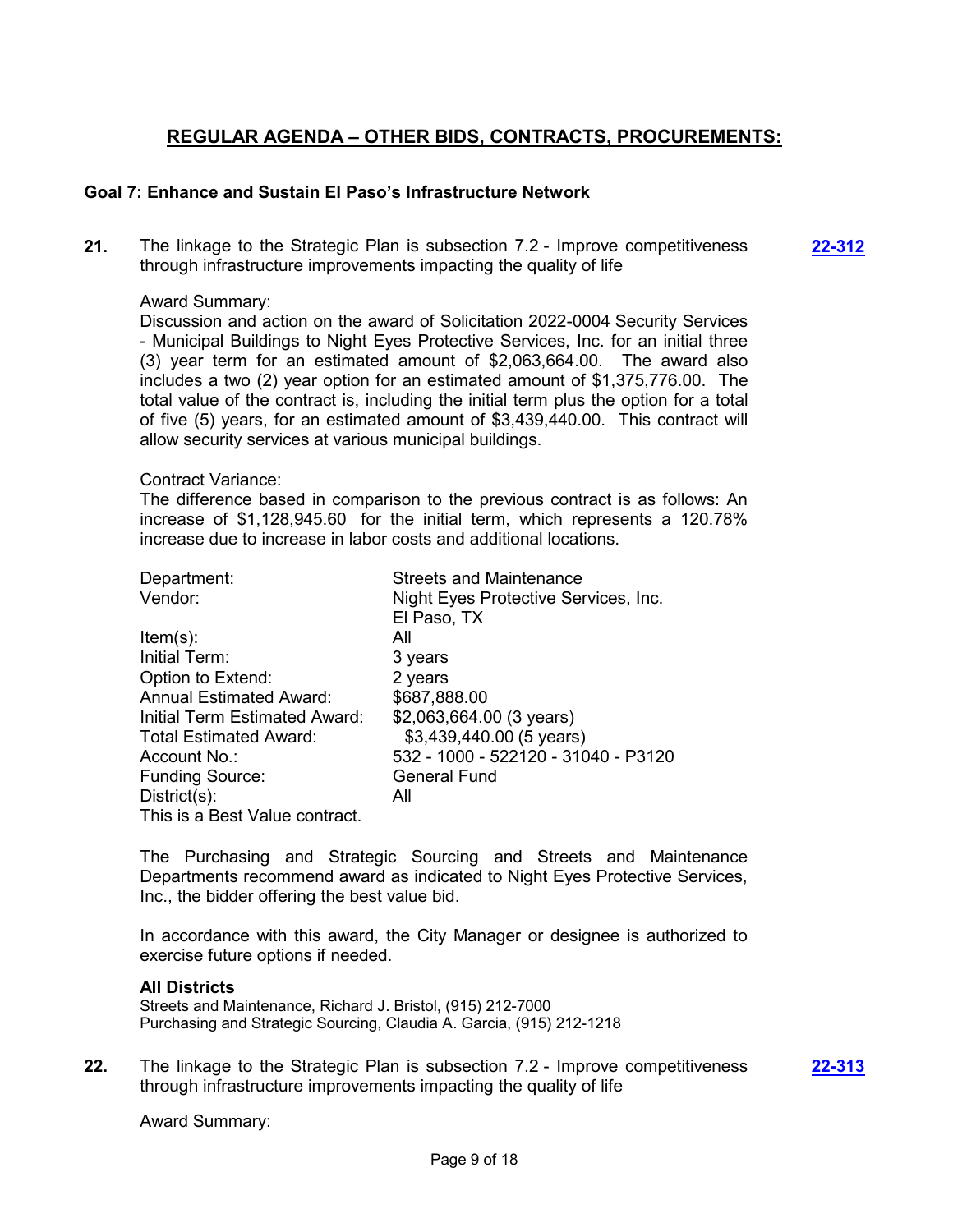Discussion and action on the award of Solicitation 2022-0003 Janitorial Services - Fire Facilities and NW Corral to Mirador Enterprises, Inc. for an initial three (3) year term for an estimated amount of \$353,370.99. The award also includes a two (2) year option for an estimated amount of \$235,580.66. The total value of the contract is, including the initial term plus the option, for a total of five (5) years, for an estimated amount of \$588,951.65. This contract will allow janitorial services at various fire facilities and NW corral.

#### Contract Variance:

The difference based in comparison to the previous contract is as follows: An increase of \$86,720.78 for the initial term, which represents a 32.52% increase due to increase in labor costs.

| Department:                    | <b>Streets and Maintenance</b>      |
|--------------------------------|-------------------------------------|
| Vendor:                        | Mirador Enterprises, Inc.           |
|                                | El Paso, TX                         |
| $Item(s)$ :                    | All                                 |
| Initial Term:                  | 3 years                             |
| Option to Extend:              | 2 years                             |
| <b>Annual Estimated Award:</b> | \$117,790.33                        |
| Initial Term Estimated Award:  | \$353,370.99 (3 years)              |
| Total Estimated Award:         | \$588,951.65 (5 years)              |
| Account No.:                   | 532 - 1000 - 522060 - 31040 - P3120 |
| <b>Funding Source:</b>         | <b>General Fund</b>                 |
| $Distribt(s)$ :                | All                                 |
| This is a Best Value contract. |                                     |

The Purchasing and Strategic Sourcing and Streets and Maintenance Departments recommend award as indicated to Mirador Enterprises, Inc., the bidder offering the best value bid.

In accordance with this award, the City Manager or designee is authorized to exercise future options if needed.

### **All Districts**

Streets and Maintenance, Richard J. Bristol, (915) 212-7000 Purchasing and Strategic Sourcing, Claudia A. Garcia, (915) 212-1218

# **REGULAR AGENDA – INTRODUCTION AND PUBLIC HEARINGS:**

### **Goal 6: Set the Standard for Sound Governance and Fiscal Management**

**23.** An Ordinance authorizing the issuance of "City of El Paso, Texas, Municipal Drainage Utility System Revenue Bonds, Series 2022" pledging the net revenues of the Municipal Drainage Utility System to the payment of such bonds; and resolving other matters which are necessary to effect such issuance. **[22-309](http://elpasotexas.legistar.com/gateway.aspx?m=l&id=/matter.aspx?key=6773)**

#### **All Districts**

El Paso Water, Arturo Duran, (915) 594-5549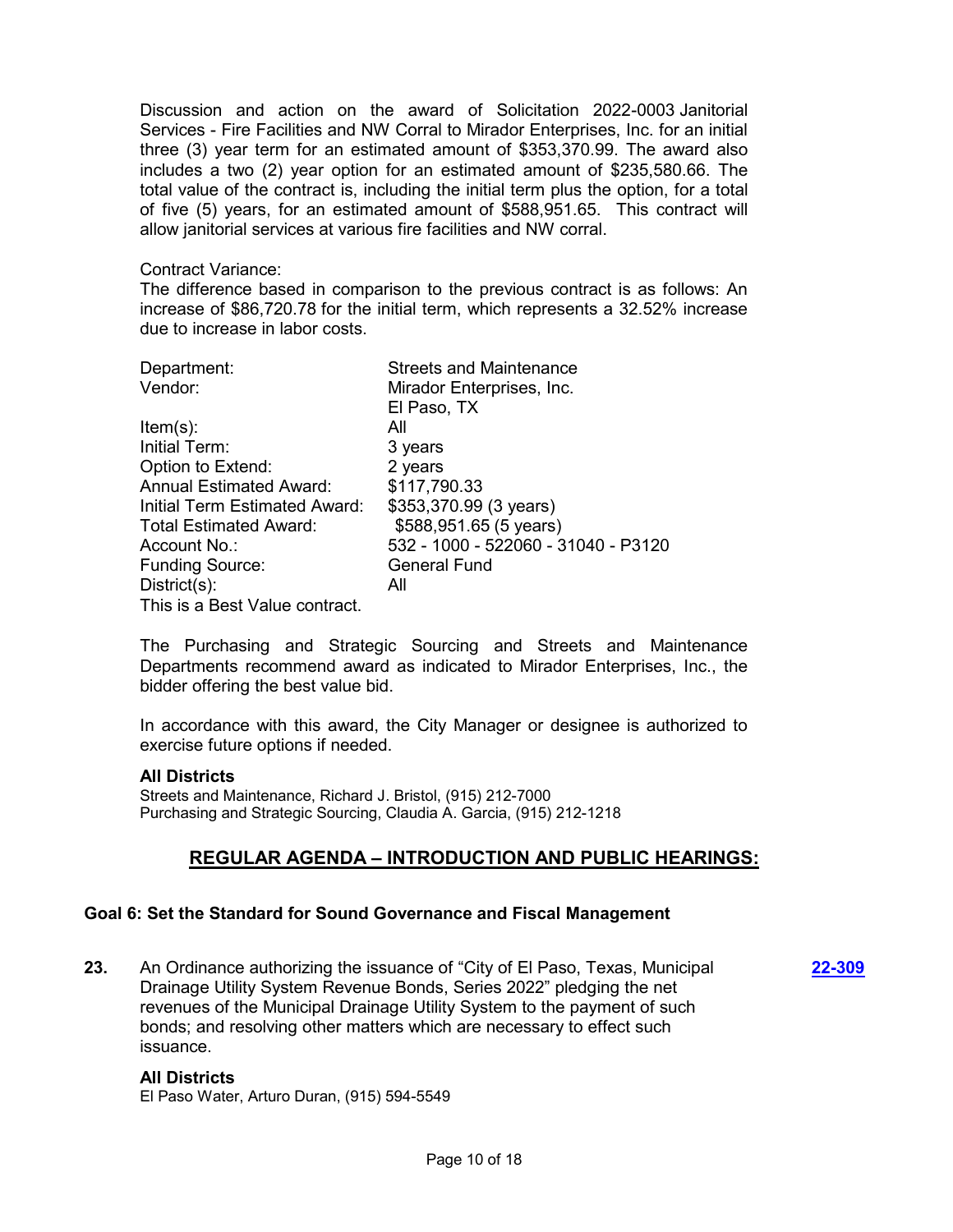**24.** An Ordinance authorizing the issuance of "City of El Paso, Texas, Water and Sewer Revenue Improvement and Refunding Bonds, Series 2022" for system improvements and to refund certain previously issued obligations of the City; and resolving matters which are necessary to effect such issuance, including the delegation of matters relating to the sale and issuance of the bonds to an authorized City officer or employee within certain specified parameters.

**[22-310](http://elpasotexas.legistar.com/gateway.aspx?m=l&id=/matter.aspx?key=6774)**

#### **All Districts**

El Paso Water, Arturo Duran, (915) 594-5549

### **REGULAR AGENDA – PUBLIC HEARINGS AND SECOND READING OF ORDINANCES:**

#### **Goal 3: Promote the Visual Image of El Paso**

**25.** An Ordinance amending the Future Land Use Map (FLUM) contained in "Plan El Paso" for the properties legally described as a portion of Section 17, Block 79, Township 3 of the T & P RR Company Surveys, City of El Paso, El Paso County, Texas, from O6, Potential Annexation to G4, Suburban (Walkable). **[22-221](http://elpasotexas.legistar.com/gateway.aspx?m=l&id=/matter.aspx?key=6685)**

Subject Property: South of Bob Hope Drive and East of Joe Battle Boulevard Applicant: Socorro Independent School District, PLCP20-00001

#### **District 6**

Planning and Inspections, Philip F. Etiwe, (915) 212-1553 Planning and Inspections, Andrew Salloum, (915) 212-1603

**26.** An Ordinance changing the zoning of the following real property known as PARCEL 1: The East  $\frac{1}{2}$  of the Northeast  $\frac{1}{4}$  of the Southwest  $\frac{1}{4}$  of the Southwest ¼, Section 17, Block 79, Township 3, Texas and Pacific Railway Company Surveys, City of El Paso, El Paso County, Texas, from R-F (Ranch and Farm) TO C-4 (Commercial); and, PARCEL 2: The East ½ of the Northwest  $\frac{1}{4}$  of the Southwest  $\frac{1}{4}$  of the Southwest  $\frac{1}{4}$  & the West  $\frac{1}{2}$  of the Northwest  $\frac{1}{2}$  of the Southwest ¼ of the Southwest ¼, Section 17, Block 79, Township 3, Texas and Pacific Railway Company Surveys, City of El Paso, El Paso County, Texas, from R-F (Ranch and Farm) TO C-4 (Commercial); and, PARCEL 3: The Southeast ¼ of the Southwest ¼ of the Southwest ¼, Section 17, Block 79, Township 3, Texas and Pacific Railway Company Surveys, City of El Paso, El Paso County, Texas, from R-F (Ranch and Farm) TO C-4 (Commercial); and, PARCEL 4: The West  $\frac{1}{2}$  of the Southwest  $\frac{1}{4}$  of the Southwest  $\frac{1}{4}$  of the Southwest ¼ Section 17, Block 79, Township 3, Texas and Pacific Railway Company Surveys, City of El Paso, El Paso County, Texas, from R-F (Ranch and Farm) TO C-4 (Commercial); and, PARCEL 5: The West ½ of the Southwest ¼ of the Northwest ¼ of the Southwest ¼, Section 17, Block 79, Township 3, Texas and Pacific Railway Company Survey, City of El Paso, El Paso County, Texas, from R-F (Ranch and Farm) TO C-4 (Commercial); and, PARCEL 6: The East  $\frac{1}{2}$  of the Southwest  $\frac{1}{4}$  of the Southwest  $\frac{1}{4}$  of the Southwest ¼, Section 17, Block 79, Township 3, Texas and Pacific Railway Company Surveys, City of El Paso, El Paso County, Texas, from R-F (Ranch and Farm) TO C-4 (Commercial); and, PARCEL 7: The West ½ of the Northwest 1/2 of the Southwest 1/4 of the Southwest 1/4, Section 17, Block 79,

**[22-223](http://elpasotexas.legistar.com/gateway.aspx?m=l&id=/matter.aspx?key=6687)**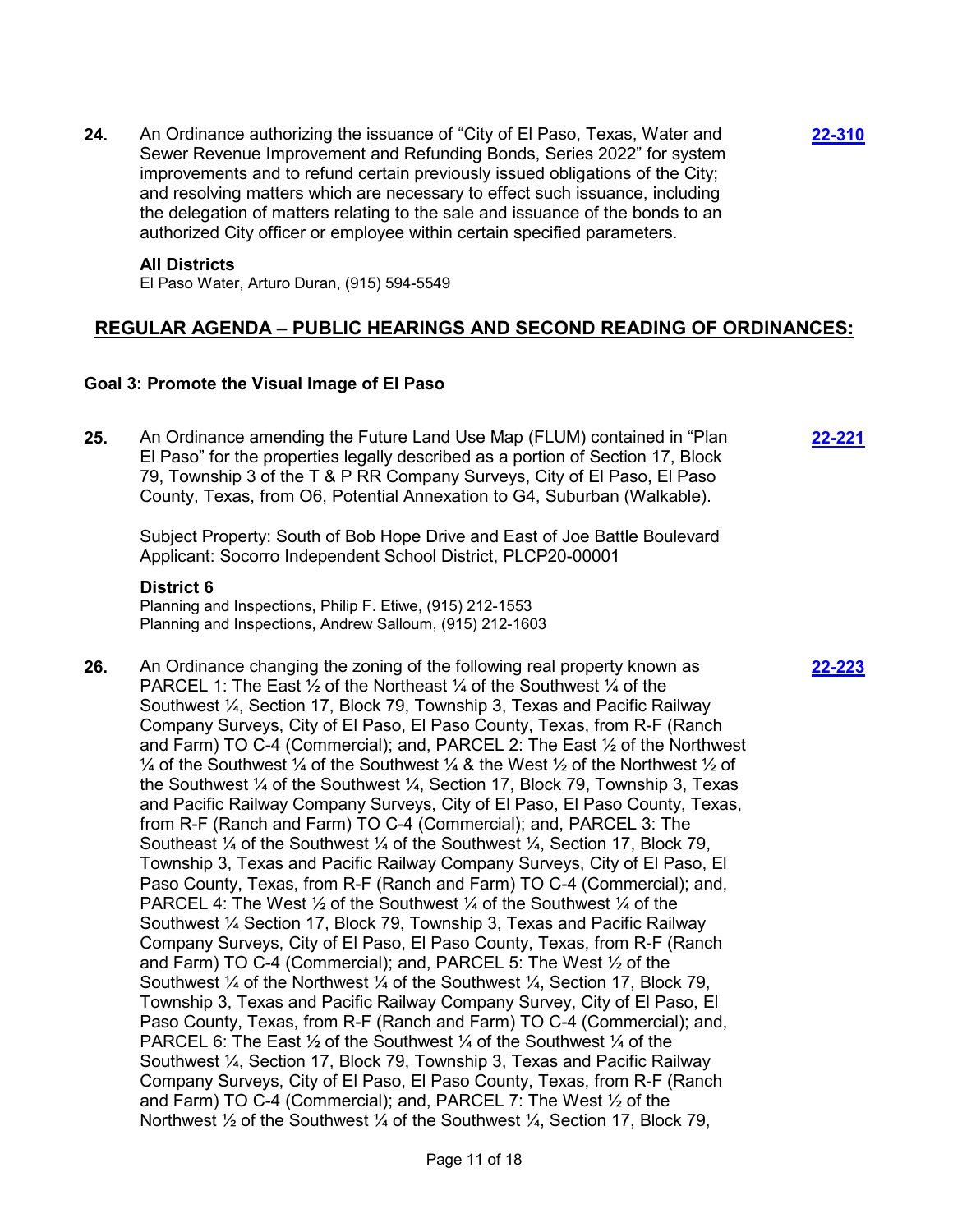Township 3, Texas and Pacific Railway Company Surveys, City of El Paso, El Paso County, Texas, from R-F (Ranch and Farm) TO C-4 (Commercial); and, PARCEL 8: The West  $\frac{1}{2}$  of the Southeast  $\frac{1}{4}$  of the Northwest  $\frac{1}{4}$  of the Southwest ¼, Section 17, Block 79, Township 3, Texas and Pacific Railway Company Surveys City of El Paso, El Paso County, Texas, from R-F (Ranch and Farm) TO C-4 (Commercial); and, PARCEL 9: The East ½ of the Southeast  $\frac{1}{4}$  of the Northwest  $\frac{1}{4}$  of the Southwest  $\frac{1}{4}$ , Section 17, Block 79, Township 3, Texas and Pacific Railway Company Surveys, City of El Paso, El Paso County, Texas, from R-F (Ranch and Farm) TO C-4 (Commercial); and, PARCEL 10: The East  $\frac{1}{2}$  of the Southwest  $\frac{1}{4}$  of the Northwest  $\frac{1}{4}$  of the Southwest  $\frac{1}{4}$ . Section 17, Block 79, Township 3, Texas and Pacific Railway Company Surveys, City of El Paso, El Paso County, Texas, from R-F (Ranch and Farm) TO C-4 (Commercial). The penalty is as provided for in Chapter 20.24 of the El Paso City Code.

The proposed rezoning meets the intent of the Future Land Use designation for the property and is in accordance with Plan El Paso, the City's Comprehensive Plan.

Subject Property: South of Bob Hope Drive and East of Joe Battle Boulevard Applicant: Socorro Independent School District, PZRZ20-00016

### **District 6**

Planning and Inspections, Philip F. Etiwe, (915) 212-1553 Planning and Inspections, Andrew Salloum, (915) 212-1603

**27.** An Ordinance changing the zoning of a portion of Lot 12 and 13, save and except a portion thereof, R.L. Dorbandt Subdivision, 170 Polo Inn Road, City of El Paso, El Paso County, Texas from R-4 (Residential) to R-MU (Residential Mixed Use) and approving a Master Zoning Plan. The penalty is as provided for in Chapter 20.24 of the El Paso City Code.

The proposed rezoning meets the intent of the Future Land Use designation for the property and is in accordance with *Plan El Paso*, the City's Comprehensive Plan.

Subject Property: 170 Polo Inn Road Applicant: Ricardo Pacheco and Cynthia Pacheco, PZRZ21-00025

#### **District 3**

Planning and Inspections, Philip F. Etiwe, (915) 212-1553 Planning and Inspections, David Samaniego, (915) 212-1608

**28.** An Ordinance granting Special Permit No. PZST21-00018, to allow for a crematorium on the property described as Lots 6 and 7, Block 2, Golden Gate Commercial Park, 1755 Zaragoza Road, City of El Paso, El Paso County, Texas. The penalty is as provided for in Chapter 20.24 of the El Paso City Code.

The proposed special permit meets the intent of the Future Land Use designation for the property and is in accordance with *Plan El Paso*, the City's Comprehensive Plan.

#### **[22-226](http://elpasotexas.legistar.com/gateway.aspx?m=l&id=/matter.aspx?key=6690)**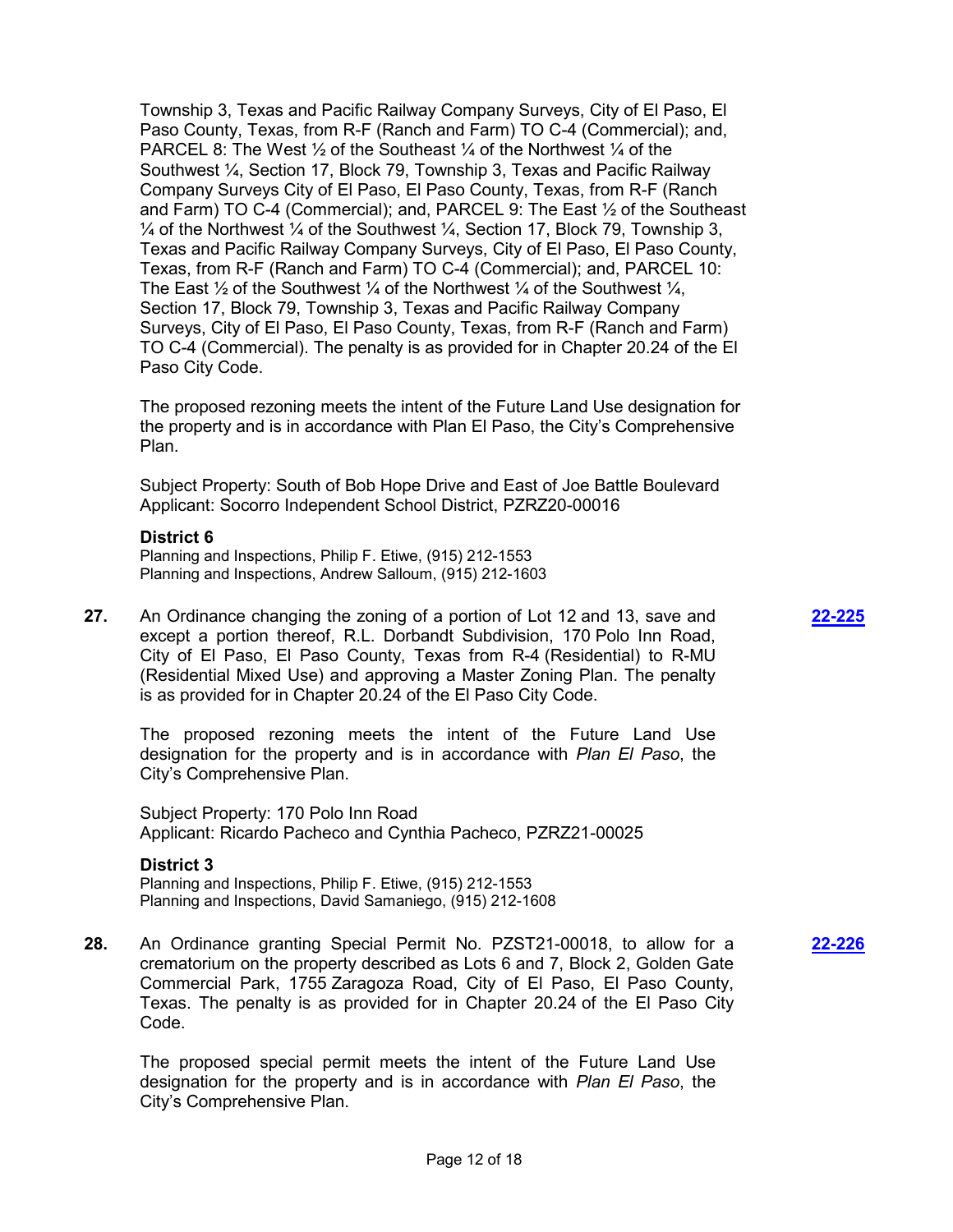Subject Property: 1755 Zaragoza Road Applicant: Golden Gate Family LTD, PZST21-00018

### **District 6**

Planning and Inspections, Philip F. Etiwe, (915) 212-1553 Planning and Inspections, David Samaniego, (915) 212-1608

# **REGULAR AGENDA - OTHER BUSINESS:**

### **Goal 1: Create an Environment Conducive to Strong, Sustainable Economic Development**

**29.** Discussion and action that the City Manager be authorized to sign a Chapter 380 Economic Development Program Agreement ("Agreement") by and between CITY OF EL PASO ("City") and SCENIC VIEW TOWNHOMES, LLC ("Applicant") in support of an infill development project located at 1360 N Cotton Street, El Paso, Texas 79930. The Agreement requires the Applicant to make a minimum investment of \$950,000.00. Over the term of the Agreement, the City shall provide economic incentives not to exceed \$56,949.00 in the form of a Property Tax Rebate, a Construction Materials Sales Tax Rebate, and a Building Construction Fee Rebate. **[22-321](http://elpasotexas.legistar.com/gateway.aspx?m=l&id=/matter.aspx?key=6785)**

**[22-332](http://elpasotexas.legistar.com/gateway.aspx?m=l&id=/matter.aspx?key=6796)**

**[22-354](http://elpasotexas.legistar.com/gateway.aspx?m=l&id=/matter.aspx?key=6818)**

### **District 2**

Economic and International Development, Mirella Craigo, (915) 212-1617

**30.** Discussion and action that the City Manager be authorized to sign a Chapter 380 Economic Development Program Agreement ("Agreement") by and between CITY OF EL PASO ("City") and HELUE PROPERTIES, LLC ("Applicant") in support of an infill development project located at 1255 N Cotton Street, El Paso, Texas 79902. The Agreement requires the Applicant to make a minimum investment of \$900,000.00. Over the term of the Agreement, the City shall provide economic incentives not to exceed \$46,854.00 in the form of a Property Tax Rebate, a Construction Materials Sales Tax Rebate, and a Building Construction Fee Rebate.

### **District 1**

Economic and International Development, Mirella Craigo, (915) 212-1617

**31.** Discussion and action on a Resolution authorizing the City Manager to sign a Chapter 380 Economic Development Program Agreement ("Agreement") between the City of El Paso (the "City") and Pioneers 21 (the "Applicant"). The City will provide Applicant with grant payments for costs incurred in operating a business incubator in downtown El Paso that will support local entrepreneurship and innovation development and accelerate economic development efforts in the City. The total amount of grant payments paid to the Applicant shall not exceed \$500,000.00 over the term of the Agreement. The Applicant's eligibility for the grant payments shall be limited to two years. The City shall review the Applicant's eligibility for Grant Payments on a monthly and annual basis.

### **All Districts**

Economic and International Development, Mirella Craigo, (915) 212-1617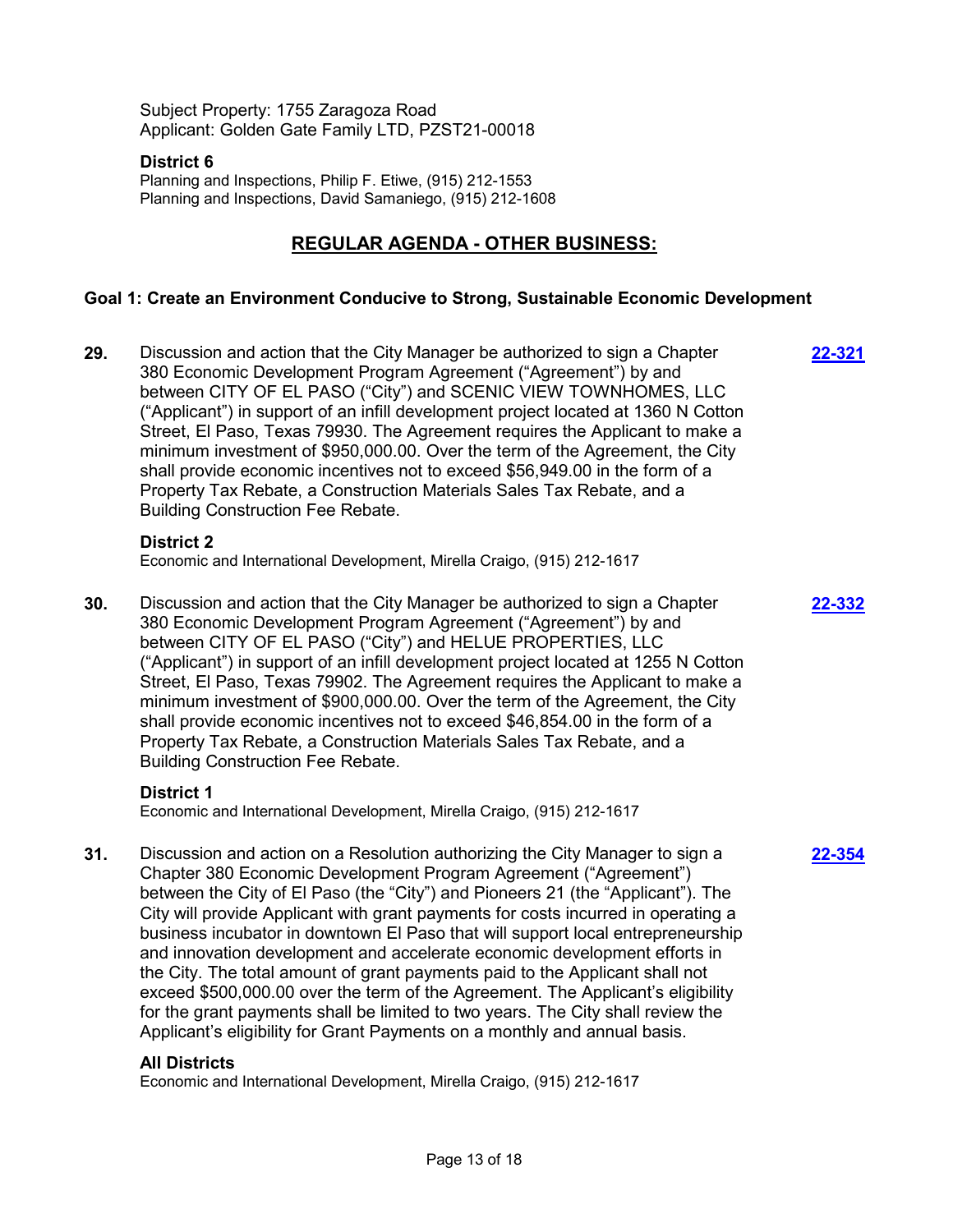### **Goal 2: Set the Standard for a Safe and Secure City**

**32.** The linkage to the Strategic Plan is subsection: 2.1 - Maintain standing as one of the nation's top safest cities

**[22-314](http://elpasotexas.legistar.com/gateway.aspx?m=l&id=/matter.aspx?key=6778)**

Award Summary:

Discussion and action on the request that the Director of the Purchasing and Strategic Sourcing Department be authorized to issue a Purchase Order (s) to Morpho USA, Inc., dba Idemia Identity & Security USA LLC the sole source provider for the 2022-0487 Maintenance and Support for Multi-Biometric Identification System for a term of seven (7) years for an estimated amount of \$1,516,848.03, with the stipulation that the vendor provides an updated sole source letter and affidavit each year.

Contract Variance: No contract variance

| Department:                   | El Paso Police Department              |
|-------------------------------|----------------------------------------|
| Award to:                     | Morpho USA Inc., dba Idemia Identity & |
|                               | <b>Security USA LLC</b>                |
|                               | Anaheim, CA                            |
| Initial Term:                 | 7 years                                |
| Year 1:                       | \$186,299.00                           |
| Year 2:                       | \$195,613.95                           |
| Year $3$ :                    | \$205,394.65                           |
| Year 4:                       | \$215,664.38                           |
| Year 5:                       | \$226,447.60                           |
| Year 6:                       | \$237,769.98                           |
| Year $7:$                     | \$249,658.48                           |
| <b>Total Estimated Award:</b> | \$1,516,848.03 (7 years)               |
| Account No.:                  | 239-1000-15240-P1506-522020            |
| <b>Funding Source:</b>        | General Fund - IT - Citywide Contracts |
| Division                      |                                        |
| $Disticts(s)$ :               | All                                    |
| Sole Source No.:              | 2022-0487                              |

This is a Sole source, service contract.

### **All Districts**

Police, Isaura Valdez, (915) 212-4311 Purchasing and Strategic Sourcing, Claudia A. Garcia, (915) 212-1218

**33.** The linkage to the Strategic Plan is subsection 2.3 - Increase public safety operational efficiency

**[22-319](http://elpasotexas.legistar.com/gateway.aspx?m=l&id=/matter.aspx?key=6783)**

### Award Summary:

Discussion and action on the request that the Director of the Purchasing and Strategic Sourcing Department be authorized to issue a Purchase Order(s) to Crime Gun Intelligence Technologies, LLC, the sole distributor for the 2022-0505 Gunshot Detection for a term of one (1) year for an estimated amount of \$57,608.40. The award of the contract for the gunshot detection system is an asset to the El Paso Police Department as it provides real time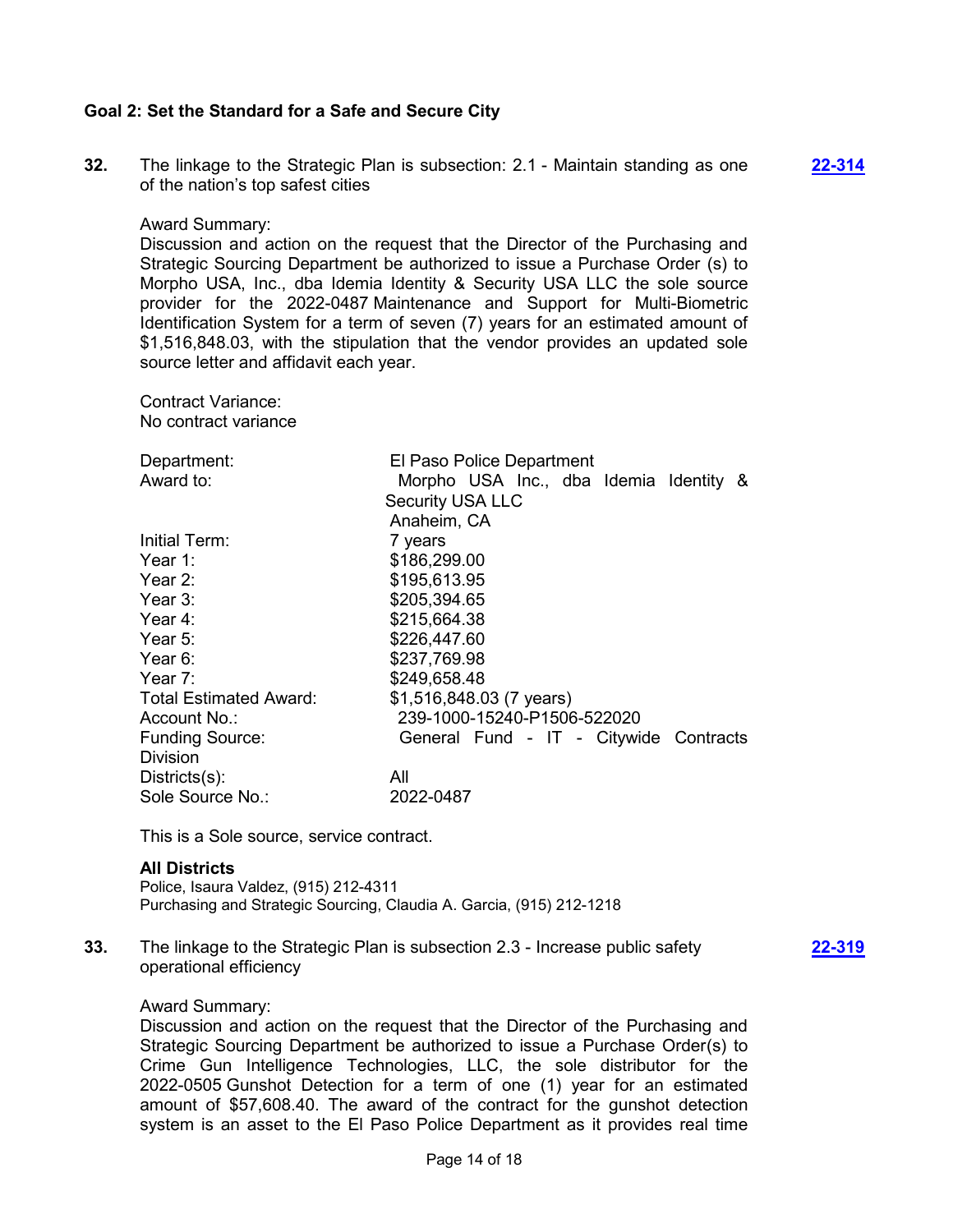information, which will assist the department in better addressing crime.

Contract Variance:

The difference based in comparison to the previous contract is as follows: A decrease of \$5,391.58 for the initial term, which represents an 8.56% decrease due to a reduction in cost for training which is no longer necessary.

| Department:                   | <b>Police Department</b>                 |
|-------------------------------|------------------------------------------|
| Award to:                     | Crime Gun Intelligence Technologies, LLC |
|                               | Tupelo, MS                               |
| <b>Total Estimated Award:</b> | \$57,608.40                              |
| Account No.:                  | 321-2680-21210-580090-P2104-GT2121SNP    |
| <b>Funding Source:</b>        | <b>Grant Funded</b>                      |
| $Distribt(s)$ :               | All                                      |
| Sole Source No.:              | 2022-0505                                |

This is a sole source contract.

The Purchasing and Strategic Sourcing and Police Departments recommend award as indicated to Crime Gun Intelligence Technologies, LLC, the sole distributor for Gunshot Detection Sensors.

#### **All Districts**

Police, Chief Gregory K. Allen, (915) 212-4302 Purchasing and Strategic Sourcing, Claudia A. Garcia, (915) 212-1181

**34.** The linkage to the Strategic Plan is subsection 2.3 - Increase public safety operational efficiency.

**[22-320](http://elpasotexas.legistar.com/gateway.aspx?m=l&id=/matter.aspx?key=6784)**

#### Award Summary:

Discussion and action on the request that the Director of the Purchasing and Strategic Sourcing Department be authorized to issue a Purchase Order(s) to Siddons-Martin Emergency Group, LLC., the sole distributor provider for Pierce Proprietary Parts Repair and Maintenance Training Service for a term of three (3) years for an estimated amount of \$864,000.00, with the stipulation that the vendor provides an updated sole source letter and affidavit each year. The award of this contract will allow the purchase of Pierce Proprietary Parts Repair and Maintenance Training Service for fire apparatus.

### Contract Variance:

The difference based in comparison to the previous contract is as follows: An increase of \$144,000.00 for the three (3) year term, which represents a 20.00% increase due to an increase in Fire Department equipment requiring maintenance.

| Department:                    | Fire                                 |
|--------------------------------|--------------------------------------|
| Vendor:                        | Siddons-Martin Emergency Group, LLC. |
|                                | Houston, TX                          |
| $Item(s)$ :                    | All                                  |
| Initial Term:                  | 3 years                              |
| <b>Annual Estimated Award:</b> | \$288,000.00                         |
| Initial Term Estimated Award:  | \$864,000.00 (3 years)               |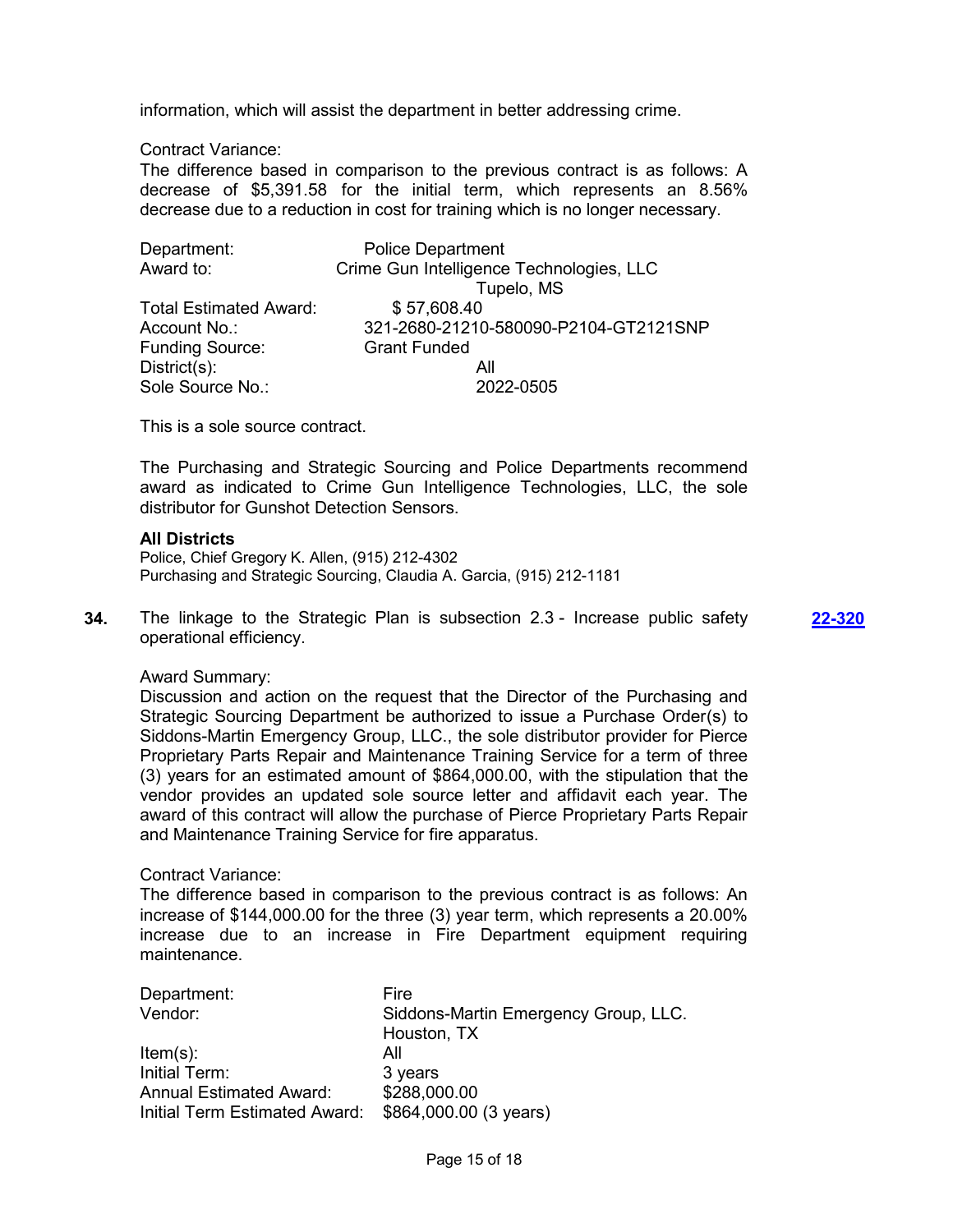Account No.: 531180 - 322 - 1000 - 22090 - P2216 Funding Source: General Fund District(s): All

This is a Sole Source contract.

#### **All Districts**

Fire, Chief Mario D'Agostino, (915) 485-5605 Purchasing and Strategic Sourcing, Claudia A. Garcia, (915) 212-1218

#### **Goal 6: Set the Standard for Sound Governance and Fiscal Management**

**35.** The linkage to the Strategic Plan is subsection 6.7 - Deliver effective and efficient processes to maximize value in obtaining goods and services. **[22-344](http://elpasotexas.legistar.com/gateway.aspx?m=l&id=/matter.aspx?key=6808)**

Discussion and action on a Resolution approving authority to the City of El Paso's Department of Purchasing and Strategic Sourcing to accept electronic submission and receipt of bids and proposals, in accordance with the City's procurement policies and procedures, and adopting rules in accordance with Chapter 252 of the Texas Local Government Code to ensure identification, security, and confidentiality in the electronic bidding and proposal process.

#### **All Districts**

Purchasing and Strategic Sourcing, Claudia A. Garcia, (915) 212-1218

### **Goal 7: Enhance and Sustain El Paso's Infrastructure Network**

**36.** Discussion action that the City Council approves a change order in the amount of \$3,310,893.80 to ZTEX Construction, Inc. for Contract Number 2019-882 Street Resurfacing 2019. This secures 2019 prices. **[22-324](http://elpasotexas.legistar.com/gateway.aspx?m=l&id=/matter.aspx?key=6788)**

**[22-283](http://elpasotexas.legistar.com/gateway.aspx?m=l&id=/matter.aspx?key=6747)**

### **All Districts**

Capital Improvement Department, Sam Rodriguez, (915) 212-1845

### **Goal 8: Nurture and Promote a Healthy, Sustainable Community**

**37.** Discussion and action that the City consents to the assignment of the rights, duties and obligations under the contract 2006-015 to Assignee, who agrees to perform all duties under the contract as the Friedman contract is transferred to Waste Connections of El Paso, LB d/b/a BARCO. The termination clause will be amended such that the contractor shall have the option to require the City to reimburse it for any fees due and its unrecoverable investments in plant and facilities including its investment in real estate in the amount of \$160,000 (Termination/Transfer fee) 1) if the City exercises its right to terminate for convenience 2) if the Contractor suffers a material financial hardship from the contract as a result of significant changes in the scope or nature of the project or 3) if the Contractor terminates the Contract because of default by the City. [POSTPONED FROM 03-15-2022]

### **All Districts**

Environmental Services, Ellen Smyth, (915) 212-6000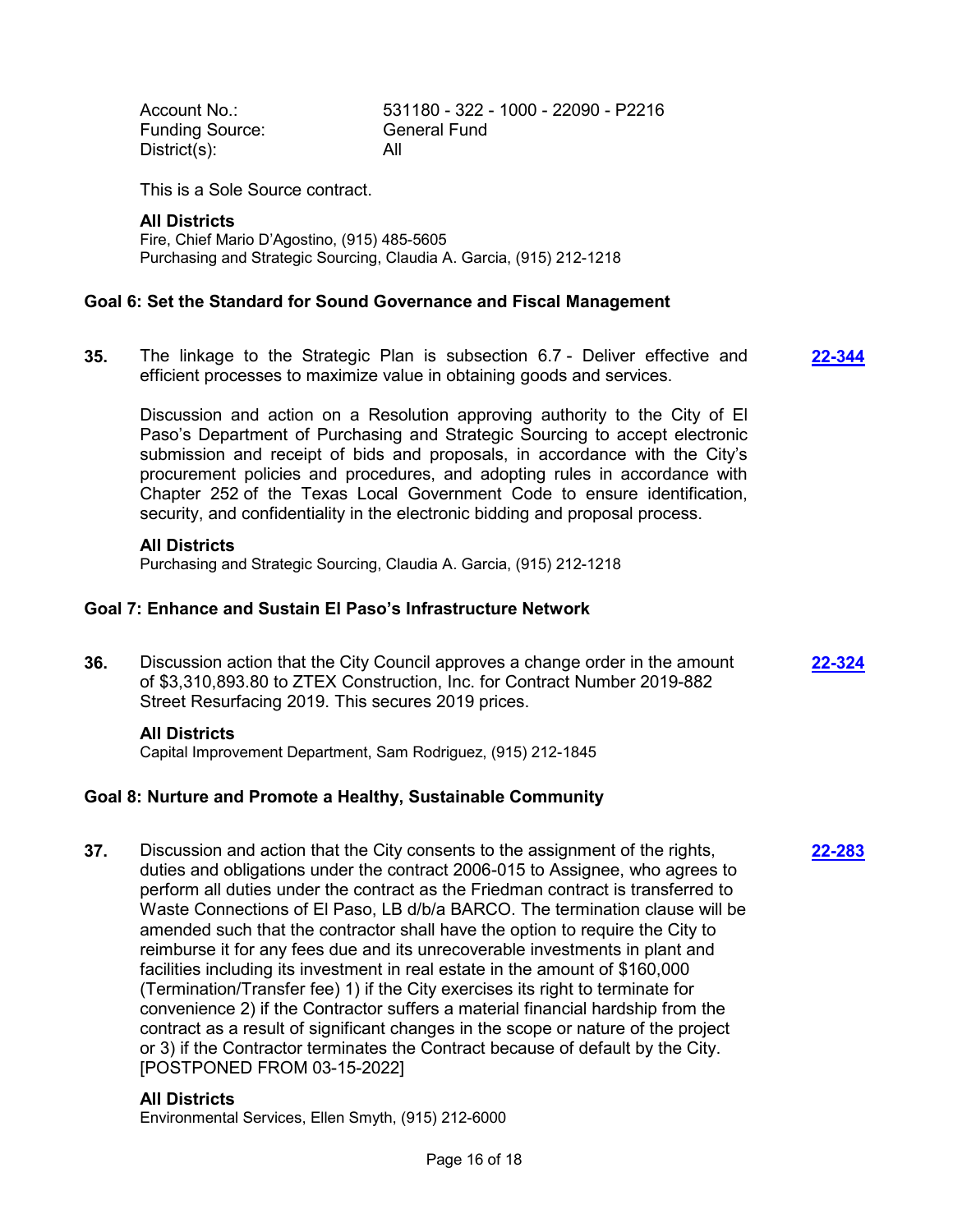**38.** Discussion and action on a Resolution to approve an amendment to the City's 46th Year Annual Action Plan for the Community Development Block Grant Entitlement (CDBG-EN) to: **[22-288](http://elpasotexas.legistar.com/gateway.aspx?m=l&id=/matter.aspx?key=6752)**

 a. Delete the Community Kitchen and Teaching Kitchen project (\$1,557,540); and

b. Add \$1,557,540 back to available 46th Year CDBG funds.

#### **All Districts**

Community and Human Development, Nicole Ferrini, (915) 212-1659

# **EXECUTIVE SESSION**

The City Council of the City of El Paso may retire into EXECUTIVE SESSION pursuant to Section 3.5A of the El Paso City Charter and the Texas Government Code, Chapter 551, Subchapter D, to discuss any of the following: (The items listed below are matters of the sort routinely discussed in Executive Session, but the City Council of the City of El Paso may move to Executive Session any of the items on this agenda, consistent with the terms of the Open Meetings Act and the Rules of City Council.) The City Council will return to open session to take any final action and may also, at any time during the meeting, bring forward any of the following items for public discussion, as appropriate.

- Section 551.071 CONSULTATION WITH ATTORNEY
- Section 551.072 DELIBERATION REGARDING REAL PROPERTY<br>Section 551.073 DELIBERATION REGARDING PROSPECTIVE GI
- DELIBERATION REGARDING PROSPECTIVE GIFTS
- Section 551.074 PERSONNEL MATTERS
- Section 551.076 DELIBERATION REGARDING SECURITY DEVICES OR SECURITY AUDITS
- Section 551.087 DELIBERATION REGARDING ECONOMIC DEVELOPMENT NEGOTIATIONS
- Section 551.089 DELIBERATION REGARDING SECURITY DEVICES OR SECURITY AUDITS; CLOSED MEETING

### **Goal 6: Set the Standard for Sound Governance and Fiscal Management**

### **Discussion and action on the following:**

| EX1. | Celia Sanchez, et al v. City of El Paso, Texas et al. Matter No. 17-1026-8443<br>(551.071)                                                        | 22-383 |
|------|---------------------------------------------------------------------------------------------------------------------------------------------------|--------|
|      | City Attorney's Office, Nicole Anchondo, (915) 212-0033                                                                                           |        |
| EX2. | Max Grossman Lawsuit v. City of El Paso; Texas Supreme Court, Case No.<br>21-1105 Matter No. 17-1001-171.001 (551.071)                            | 22-384 |
|      | City Attorney's Office, Karla M. Nieman, (915) 212-0033                                                                                           |        |
| EX3. | Application of El Paso Electric Company to Change Rates, Public Utility<br>Commission of Texas Docket No. 52195. Matter No. 21-1008-174 (551.071) | 22-385 |
|      | City Attorney's Office, Frances Engelbaum, (915) 212-0033                                                                                         |        |